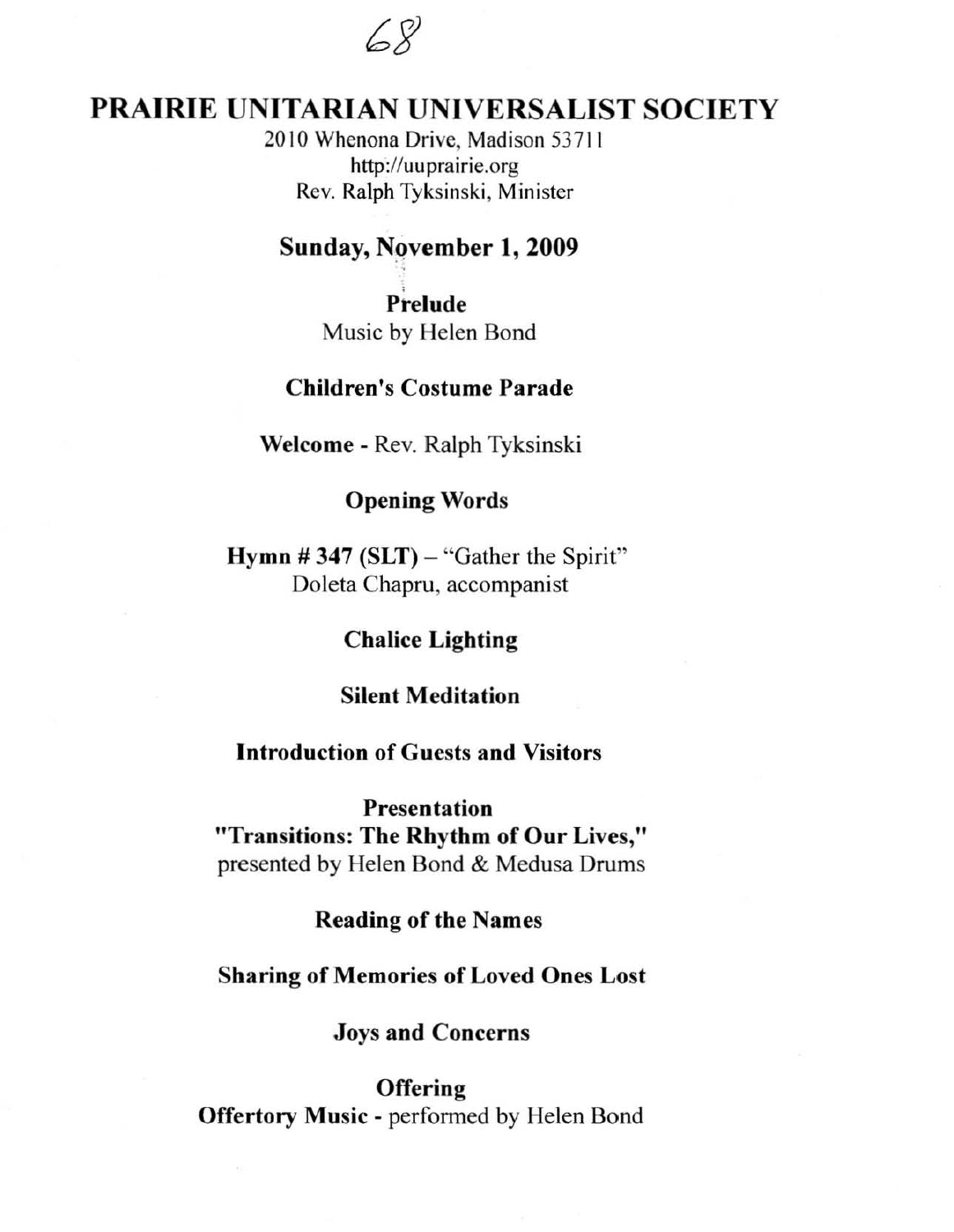Child Dedication Felix Robert Abts

 $\ddot{i}$  $\cdot$  ,  $\cdot'$ 

#### Prairie Announcements

Additional announcements are in your order of service

Hymn  $\# 346$  (SLT) – "Come Sing a Song With Me" Doleta Chapru, accompanist

Closing Words

#### 038003800380

Welcome to our service! We are glad you are here. Thanks to everyone who made this service possible. Please join us for coffee and fellowship after the service.

#### Announcements

Drumming Today! There will be a percussion workshop today at 12 :30 in the "couch room" downstairs, led by Helen Bond. This will be followed by a community-wide drum circle jam at 2:00 pm in the Prairie meeting room.

Green Tip of the Week: Wash your car on gravel, grass, or other permeable surface instead of on your driveway. The grass and gravel help to filter contaminants out of the wash water so they don't end up in the storm sewer. If you can, however, it is an even greener solution to take your car to the car wash: they use less water than washing at home (45 gallons vs 80 to 140 gallons,) many car wash locations recycle their water, and the waste water goes to the sanitary sewer to be treated rather than running off into the storm sewer.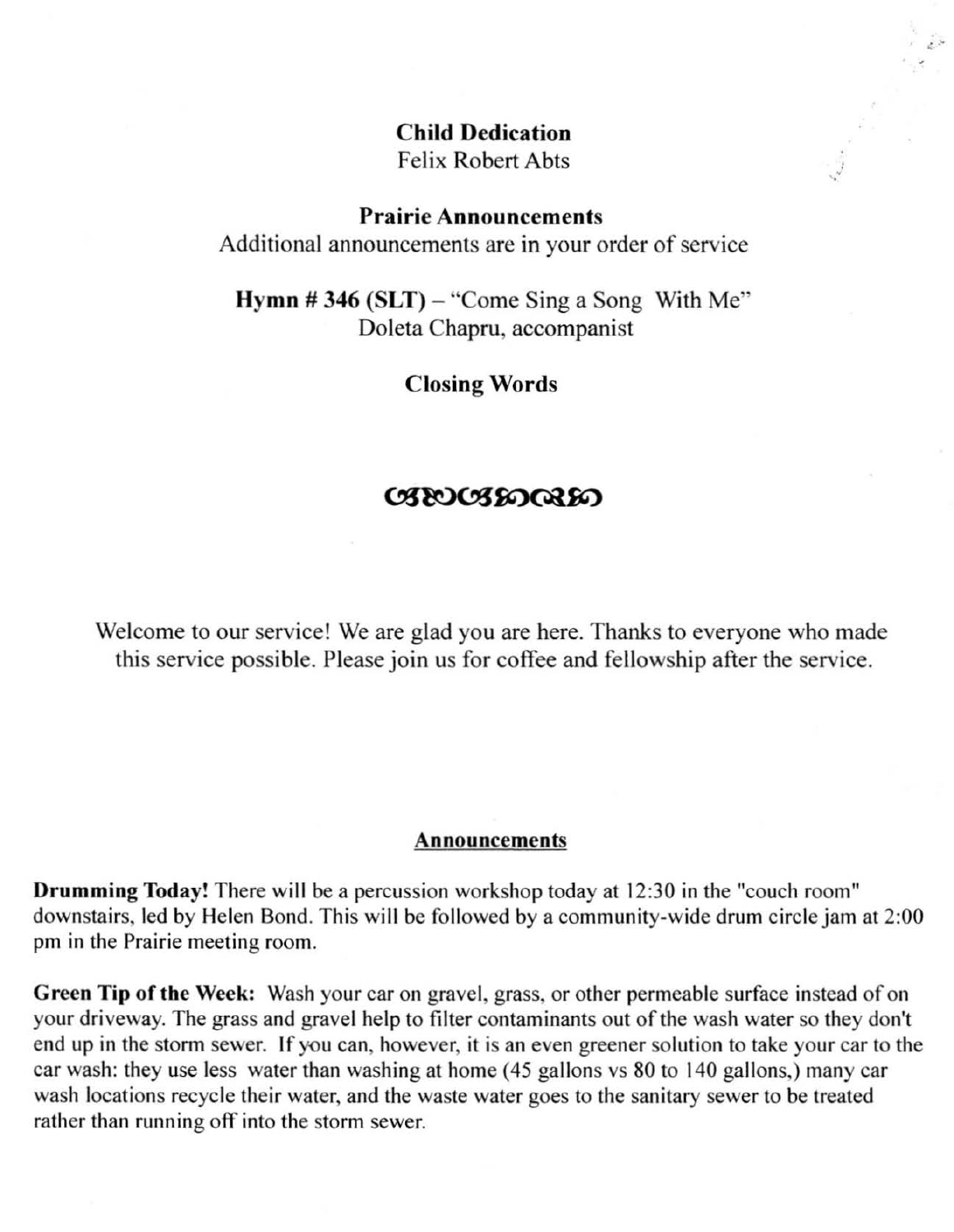"Sanglais

**Humanist Union News** Today after the service, the Humanist Union's monthly meeting will start with a potluck lunch at  $11:45$  am, followed by discussion  $12:30 - 1:30$  pm on issues raised by the insertion of religion into the health care debate in Washington, led by Julie Merrill-Quinn.

Book Club The Prairie Book Club is currently reading Here If You Need Me - A True Story by Kate **Braestrup. This is the memoir of a middle aged woman who becomes a UU minister after being**  widowed and serves as a chaplain in Maine's Forest Service. The book club will meet Sunday, **November 29th, after the service. at Prairie.** 

Social Action News On Wednesday. Nov II at 7 pm , "Mining and Radio of the Brave" hosted by Womens' Int'l League for Peace and Freedom (WILPF) and Madison Arcatao Sister City Project (MASCP) present Barbara Alvarado and Mary Somers who are speaking about protecting human rights in Honduras and EI Salvador. The presentation will be held at 825 Hughes PI, behind **McDonald's on Park St., in the Community Room of Madison South Police Precinct. This is a report**  on MASCP delegation to EI Salvador in August and the presentation is Bilingual. **The Prairie Social Action Committee, with Andy Somers directing, will present "Seven Jewish**  Children - a Play for Gaza," at the Socialist Potluck on November 14th at the Wil-Mar neighborhood center. Potluck begins at 5:30, announcements at 6:30, with the play and discussion to follow. The play will be performed by Donna Murdoch, Steve Blank, Dave Johnson, Andy Somers, Marcia **Johnson, Barbara Park and Mary Somers, with Bob Park as audio technical director. No admission**  will be charged, but a collection will be taken for Medical Aid for Palestinians.

Long Range Planning Committee News After the service on Sunday, Nov. 22, Glenda Cosenza, former board president of the Dekalb, Illinois Unitarian Universalist Church will be visiting for a **Q&A session about the differences between roles of settled and contract ministers, and the process her**  congregation undertook when shifting from a contract to settled minister. Please see the related article **in the October 22nd issue** of the **Prairie Fire for more details.** 

Spanish Speaker's Potluck The next Spanish Speaker's Potluck will be held at the home of Prudence Barber. 1104 Mound Street Apt. C, on Monday November 16th at 6:30pm. Please call Prudence at 251-0852 for directions, or Rosemary Dorney at 238-4382 for more information.

Joint Thanksgiving Service at James Reeb, Wednesday, November 25th at 6:30 **pm** This year, the multi-congregational service on Thanksgiving Eve will be hosted by James Reeb UU Congregation. Please come to their newly-remodeled building and bring the whole family! Directors of Religious Education have planned children's activities during the service. Children will attend the beginning part until after the Message for All Ages *and* a song from the three-congregation Choir before heading off for stories, crafts, and games. A pot luck reception for all will follow the service. JRUUC is located at 2146 E. Johnson Street with plenty of free street parking. If you would like to sing in the **joint choir, please arrive at 5:45 pm to rehearse.**